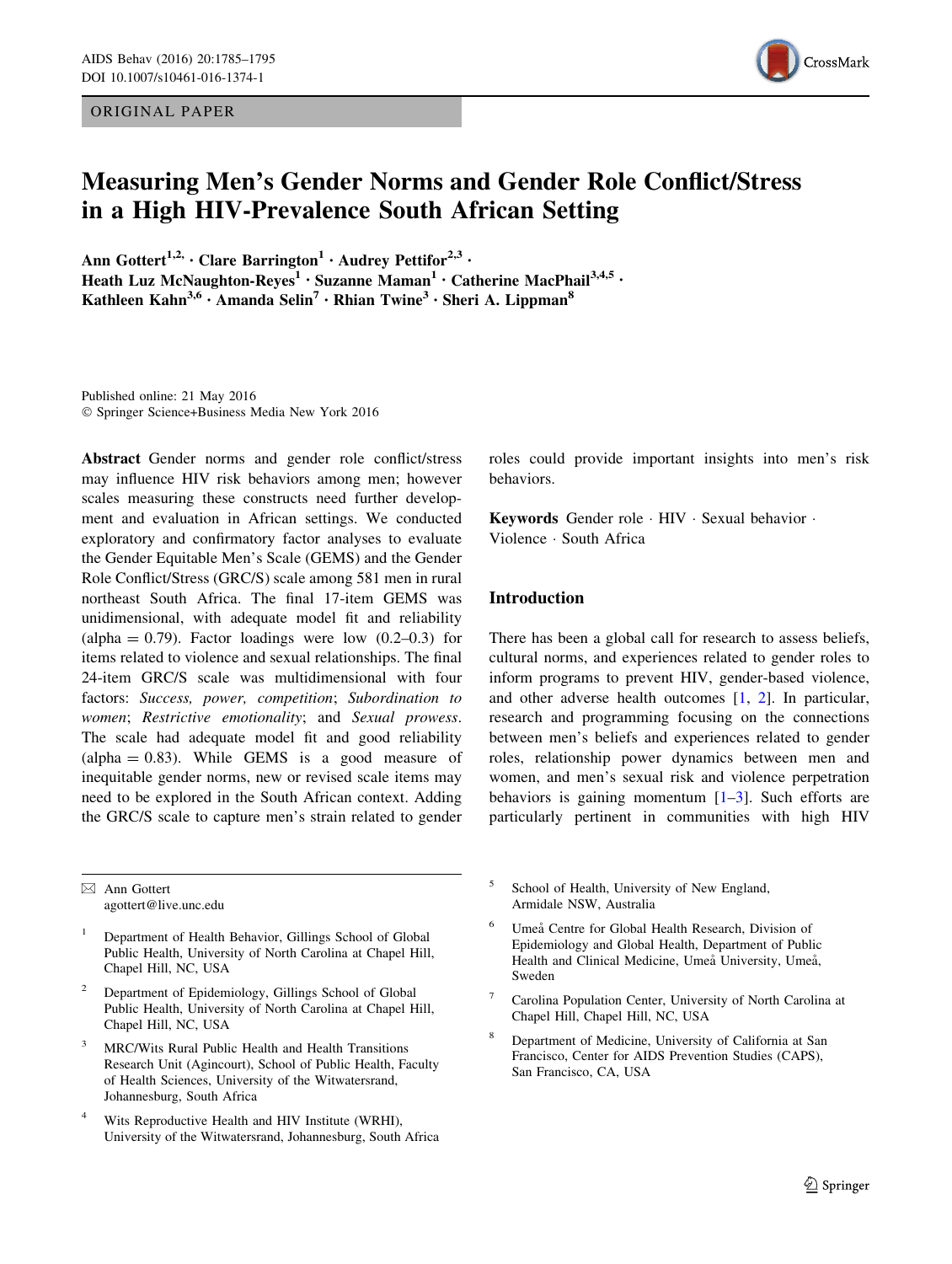prevalence such as in Mpumalanga province in South Africa, where over one-fifth of adults are living with HIV and most risk behavior is enacted within intimate relationships between men and women [[4,](#page-9-0) [5](#page-9-0)].

One challenge to such research and programming is operationalizing and quantitatively measuring psychosocial constructs related to gender roles. Such measures should be carefully derived from theory, validated in the specific study population or context, and, for new or adapted measures, built on past evidence–based measures to the extent possible  $[6]$  $[6]$ . In this study, we evaluate two scales measuring related constructs: gender norms and gender role conflict/stress (GRC/S). Gender norms are beliefs and expectations about appropriate roles and behavior for men and women, and are commonly conceptualized as ranging from equitable to inequitable [[2\]](#page-9-0). GRC/S refers to men's experiences of and emotional responses to these expected roles, and can be defined as a psychological state in which restrictive definitions of masculinity limit individual wellbeing and overall human potential [[7\]](#page-9-0).

Among the many available measures of gender norms/ ideology (for a review see Smiler and Epstein [[8\]](#page-9-0)), in the past decade, the Gender Equitable Men's Scale (GEMS) has become the most common measure used in HIV and violence prevention research and program evaluations in developing country settings [[1,](#page-9-0) [9,](#page-9-0) [10\]](#page-9-0). However GEMS has rarely been subject to rigorous factor analysis and a better understanding of the scale's factor structure and performance is needed. Gender role conflict/gender role stress has been identified as a key predictor of men's psychological problems and risk behaviors in masculinities and health research  $[7, 11-14]$  $[7, 11-14]$  $[7, 11-14]$  $[7, 11-14]$  $[7, 11-14]$ . To date this construct has received little attention in HIV prevention research, particularly in the African setting. Therefore in the current study we evaluated the factor structure and performance of both the GEMS scale and a new scale we called the Gender Role Conflict/Stress scale, which we created for the South African context by combining elements of two other scales. Below, we describe the gender norms and gender role conflict/stress constructs and measures in more detail.

Pulerwitz and Barker [[9\]](#page-9-0), working with young men in Brazil, developed GEMS as an alternative to available scales developed in the United States related to masculine ideology [[9\]](#page-9-0). GEMS included normative statements about both men's and women's roles and behavior that reflect developing-country realities and relate to health outcomes of programmatic interest to the developers, primarily sexual, reproductive, and violence behaviors [\[9](#page-9-0)]. Since its development, GEMS has been used in dozens of research studies and program evaluations worldwide, including in South Africa, and has consistently achieved good internal consistency reliability, with Cronbach's alphas ranging from the mid 0.70 s to mid 0.80 s, as well as being significantly associated with behaviors of interest among both men and women  $[1, 2, 10, 15-17]$  $[1, 2, 10, 15-17]$  $[1, 2, 10, 15-17]$  $[1, 2, 10, 15-17]$  $[1, 2, 10, 15-17]$  $[1, 2, 10, 15-17]$  $[1, 2, 10, 15-17]$  $[1, 2, 10, 15-17]$  $[1, 2, 10, 15-17]$ . However, to our knowledge there are only two factor analyses of GEMS described in the literature, one from the original scale development paper from Brazil, and the other from a study in Ghana and Tanzania [[9,](#page-9-0) [15](#page-10-0)]. An in-depth understanding of the measure is particularly important in the context of the parent study for our analyses in South Africa, in which GEMS is the main trial endpoint/outcome [[18\]](#page-10-0). This is a community randomized controlled trial to assess the effectiveness of a community mobilization intervention to change gender norms and reduce HIV risk behaviors, particularly among men [\[18](#page-10-0)].

Alongside the gender norms construct, the study team was interested in deepening our understanding of men's psychological strain related to expected gender roles, and how this strain may influence men's HIV risk behaviors. We began to explore concepts referred to as masculine gender role strain, men's gender role conflict, and masculine gender role stress.

Beginning in the late 1970s and early 1980s, a number of masculinities theorists, researchers and psychologists began to express concern about the harm that restrictive masculine expectations can cause to men's psychological wellbeing, health and health related-behavior. Pleck developed the Gender Role Strain Paradigm as a set of theoretical propositions describing how cultural standards of masculinity, as implemented in gender role socialization, have potentially negative effects on men [\[19](#page-10-0)]. He theorized that men's experience of trying and failing to live up to masculine norms often leads to anxiety and depression and causes many men to try to overcompensate in ways that are harmful to themselves and others [[19,](#page-10-0) [20](#page-10-0)]. Such notions resonate with recent qualitative and ethnographic research on masculinities in the South African setting, which document men's limited ability to 'prove themselves' as men in a context of poor education and high unemployment, leading to what many call a ''crisis of identity'' that can prevent men from implementing more gender equitable practices in their own relationships, even when they are broadly supportive of gender equality  $[21-25]$ .

Drawing on Pleck's Gender Role Strain Paradigm, O'Neil developed the Gender Role Conflict Scale in the mid-1980s to capture ''concrete outcomes of gender role strain that can be understood and measured'' [\[11](#page-9-0), [26](#page-10-0)]. He defines the construct of gender role conflict as a psychological state in which restrictive definitions of masculinity limit individual wellbeing and overall human potential [\[7](#page-9-0)]. The scale includes a series of first-person statements about the importance of or stress around fulfilling traditional masculine roles, with items worded to tap into psychological strain (e.g., "I *worry* about failing and how it affects my doing well as a man'', ''Making more money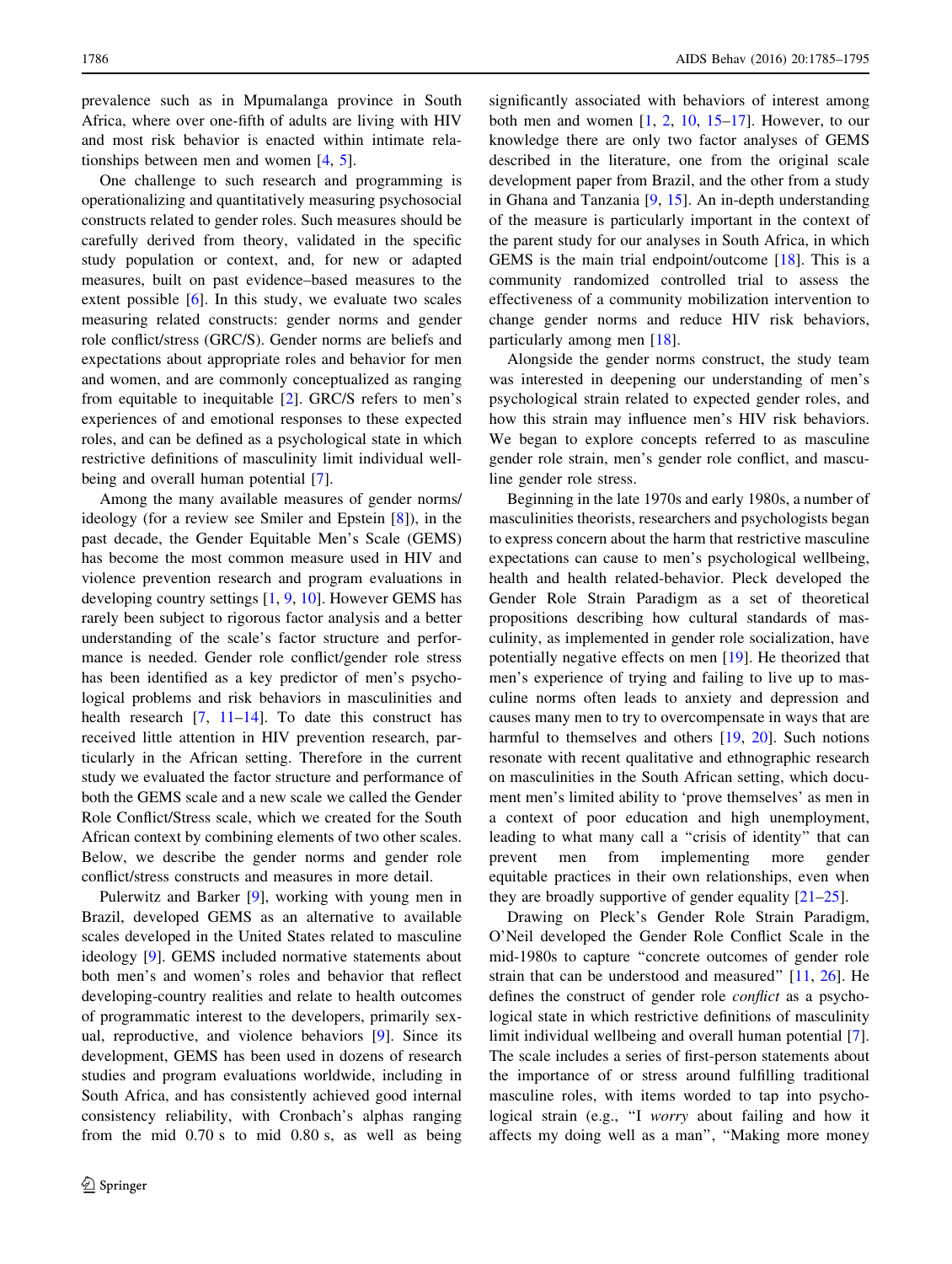than a woman is a measure of my value and personal worth"). This scale has now been used in over 300 studies, primarily with U.S. college men, but also among men in Canada, Australia, and countries in Europe and Asia [[7,](#page-9-0) [11](#page-9-0)]. The scale has consistently demonstrated good psychometric properties (validity and reliability) [\[11](#page-9-0), [26\]](#page-10-0) and has been found to be associated with men's anxiety, depression, intimate partner violence (IPV) perpetration, substance use, and help-seeking attitudes, among others [[7,](#page-9-0) [11](#page-9-0)–[14\]](#page-10-0).

Another scale that captures men's psychological strain/ stress related to expected gender roles is the Masculine Gender Role Stress Scale, developed by Eisler and Skid-more [[27\]](#page-10-0), which asks men the extent to which masculinegender-relevant situations (e.g. ''being outperformed at work by a woman'') would be stressful to them. This scale draws explicitly on Lazarus' cognitive appraisal model of stress as well as Pleck's Gender Role Strain Paradigm [[27,](#page-10-0) [28](#page-10-0)]. The scale has demonstrated good psychometric properties, although less consistently than the Gender Role Conflict Scale [[29\]](#page-10-0), and while used in fewer studies than that scale, has been found to be associated with anger, anxiety, risk for intimate partner violence perpetration, cardiovascular reactivity in response to stress, and other adverse health outcomes [[12–](#page-9-0)[14,](#page-10-0) [27,](#page-10-0) [30](#page-10-0), [31](#page-10-0)].

Because the Gender Role Conflict and Masculine Gender Role Stress Scales have not previously been applied in the African setting and also remain largely unexplored in global HIV prevention research to date, we developed a scale for the South African context called the Gender Role Conflict/Stress (GRC/S) scale. To do so, we combined elements of the Gender Role Conflict Scale and Masculine Gender Role Stress Scale [\[11,](#page-9-0) [27\]](#page-10-0), instead of using either one in its entirety, in order to use the set of sub-dimensions and items most applicable to the South African setting and most relevant to the HIV-related outcomes of interest in this study.

We evaluated the validity and reliability of the GEMS and GRC/S scales in the South African context in four steps. First, using exploratory factor analysis, we evaluated the factor structure of the GEMS and GRC/S scales. Second, we tested the structural validity of both measures using confirmatory factor analysis. Third, we examined the reliability of the factors. Fourth, we assessed convergent validity, that is, whether men's scores on each scale were correlated with other theoretically related variables.

### Methods

### Sample and Study Setting

Data for this study come from the baseline survey of the study Community Mobilization for the Prevention of HIV in

Young South African Women, a two-year cluster randomized controlled trial of an intervention to change inequitable gender norms, particularly among men [\[18](#page-10-0)]. A population-based household survey was conducted from March to June 2012 among men and women ages 18–35 in 22 villages in the rural Agincourt area of the Bushbuckridge sub-district in Mpumalanga Province, located near South Africa's Eastern border with Mozambique. Agincourt, like many rural areas of South Africa, is densely populated and characterized by few employment opportunities and high levels of circular or temporary migration for labor. The trial was nested within the Agincourt Health and Socio-demographic Surveillance System (Agincourt HDSS), which runs an annual census to update residence status of all members and record any vital events [\[32](#page-10-0)].

### Recruitment and Data Collection

Participants were identified and selected through the Agincourt HDSS database, from among all male and female residents aged 18–35 living in 22 study villages enumerated in the 2011 census. For sample selection each household with 18- to 35-year-old residents was designated as either male or female, and individuals of that gender in the household were randomly assigned an order. On entering a home, the individual randomly prelisted was screened for the following more detailed eligibility criteria: person lives in the home, is 18–35 years old per confirmed date of birth, is the gender assigned to the home, and has lived in the study area for the past 12 months. If the prelisted individual did not meet these eligibility criteria, the second was screened, and so on. Only one individual was interviewed per household.

Surveys were conducted by trained male or female interviewers in the participant's household and took 1–2 hours to complete. Interviews were conducted in the local language Shangaan or in English, depending on the participant's preference, using computer-assisted personal interviewing (CAPI), in which the interviewer reads each question to the respondent, then enters the answer into an electronic form on a laptop computer. Questions covered socio-demographic background, gender role attitudes and experiences, sexual risk behaviors, and a range of other questions related to other personal beliefs, practices, and perceptions of the social context. The survey, including GEMS and GRC/S scale items, was translated from English into Shangaan, back-translated, and revised as necessary.

We limited our analyses to men. Among 620 eligible men, 581 men were enrolled into the study (94 %); 35 refused to participate (6 %) and the remaining 2 ( $\lt 1$  %) did not enroll for other reasons. The final sample was weighted using scaled weights to account for differential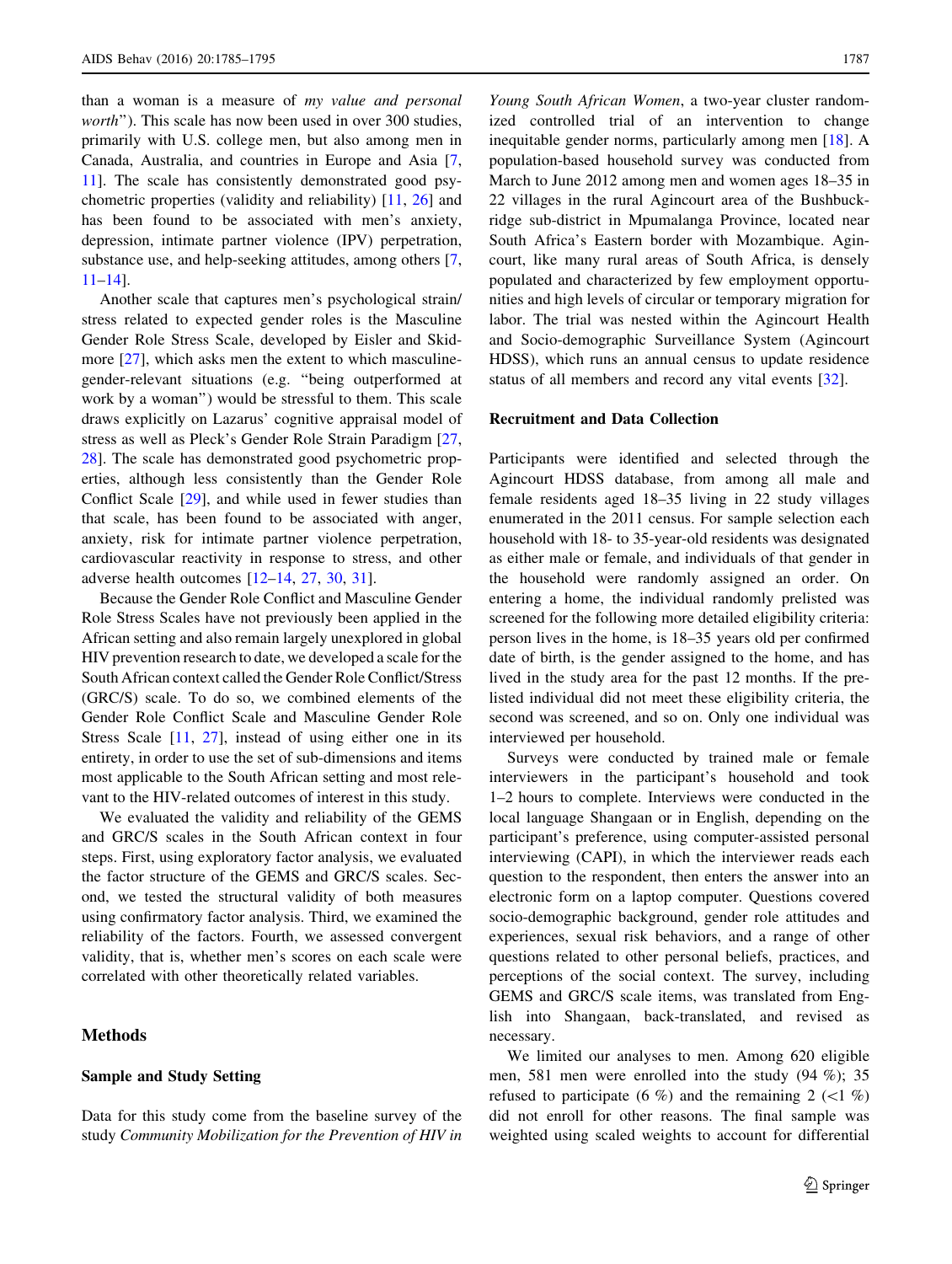sampling probabilities at the household and individual level and to represent the distribution of men aged 18–35 years in Agincourt based on the 2011 Agincourt HDSS. The study was approved by the Institutional Review Boards at the University of North Carolina-Chapel Hill and University of California-San Francisco, the Human Research Ethics Committee at the University of the Witwatersrand in South Africa, and the Mpumalanga Department of Health and Social Development Research Committee.

### Scale Adaptation Process

Gender norms were measured using the GEM scale [\[9](#page-9-0)], which includes a series of third-person belief statements. We based our scale on an Ethiopian adaptation of GEMS that had achieved high internal consistency and included 24 items representing inequitable gender norms, 18 of which came from the original GEMS [[33\]](#page-10-0). We changed the wording of a few items in consultation with the local research team to increase appropriateness for the local social context. We also added six ''reverse-coded'' items from the original GEMS in an effort to include genderequitable alongside gender-inequitable norms, for a total of 30 items. The content of items addressed both men's and women's roles and behavior related to four domains: sexual relationships, violence, reproductive health and disease prevention, and domestic chores and daily life, in line with the original theoretical work [[9\]](#page-9-0). Response categories included ''Do not agree at all,'' ''Somewhat agree,'' and "Agree a lot," consistent with the three response categories commonly used for GEMS in other studies [\[1](#page-9-0), [9](#page-9-0), [15](#page-10-0)]. We coded all GEMS items such that a higher score represented more inequitable norms.

Gender role conflict/stress was measured using the Gender Role Conflict/Stress (GRC/S) scale, which we developed in this study for the South African context by combining sub-dimensions and items from the Gender Role Conflict Scale [[11,](#page-9-0) [26](#page-10-0)] and the Masculine Gender Role Stress scale [\[27](#page-10-0)]. As described above, these two scales share a common theoretical foundation in the Gender Role Strain Paradigm, and studies have shown that the two full scales are correlated at around 0.5 [\[12](#page-9-0), [34](#page-10-0)]. We chose the Gender Role Conflict Scale format as the basis of our scale and included two of the four original domains (Success, power, competition and Restrictive emotionality). Based on input from local study team members, we discarded two domains deemed less relevant to the local context (Restrictive affectionate behavior between men and Conflicts between work and family relations). Restrictive affectionate behavior between men was specifically eliminated due to recent studies that suggest that items that include references to homosexuality may tap into a different latent construct than those related to masculine ideology [[15,](#page-10-0) [35](#page-10-0)]. Conflicts between work and family relations was deemed less relevant because of the local context of high unemployment and low marriage/cohabiting rates. We also included two domains from the Masculine Gender Role Stress Scale (Subordination to women and Physical inadequacy) [\[27](#page-10-0)]. Another sub-dimension from that scale, Performance Failure (Work and Sex), provided additional content for a number of items in our Success, power, and competition sub-dimension.

We reviewed a draft of the resulting GRC/S scale with members of the local study team with years of experience in working with men, who confirmed that overall the scale had salient content (i.e., face) validity and that the domains were appropriate. The team recommended dropping seven items, adding one item, and editing the wording of nine other items. This process resulted in a final 28-item scale. Response categories included ''Do not agree at all,'' ''Somewhat agree,'' and ''Agree a lot,'' unlike the original Gender Role Conflict Scale, which includes five or six response categories ranging from ''strongly disagree'' to "strongly agree"  $[11]$  $[11]$ . The study team chose three categories based on experience at the site that respondents prefer fewer response categories and because they also make the most sense in the local language, but acknowledge that using only three response categories may introduce truncated variance and/or limit the performance of items in the scale. All GRC/S questions were worded and coded such that higher scores represent more strain.

#### Analysis

We carried out a split-sample exploratory and confirmatory factor analysis (EFA/CFA) using Classical Test Theory [\[6](#page-9-0)]. We randomly split the sample of men in half, conducted EFA on the first half to better understand dimensionality and identify the most plausible factor structure and CFA on the second half to test the structural validity of the structure selected based on the EFA [\[36](#page-10-0), [37\]](#page-10-0). All factor analyses were performed using Mplus software version 7.11 [\[38](#page-10-0)]. We used the MLR estimator in Mplus, which uses maximum likelihood with a robust standard error that accounts for the cluster sampling design by village. Two participants had all GRC/S scale items missing and were dropped from that analysis. Other missing data was minimal  $\ll 1$  % per item) and was handled using full information maximum likelihood in Mplus [\[38](#page-10-0)].

### Factor Structure

To determine the factor structure through the EFA, we followed the approach and criteria recommended by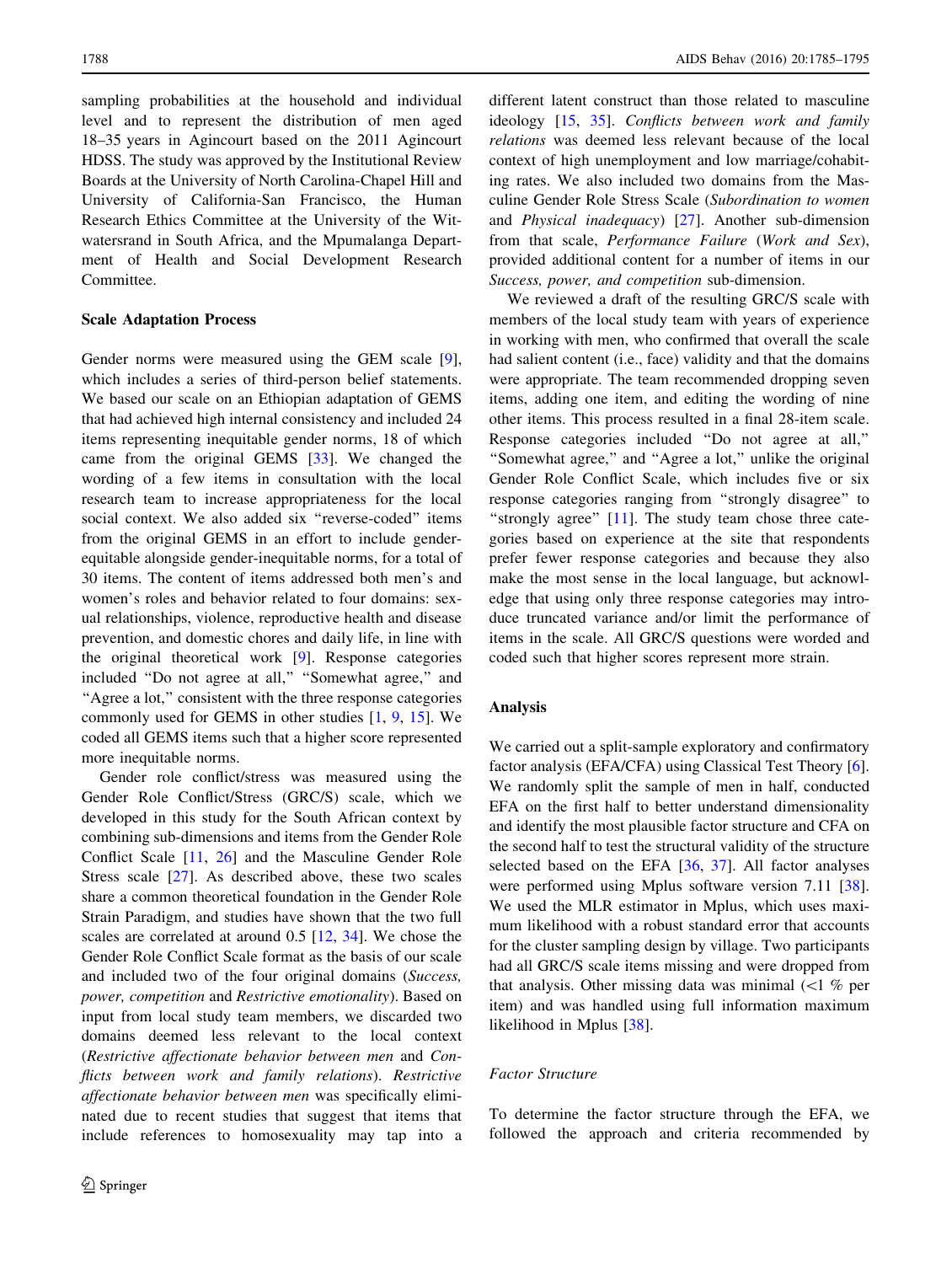DeVellis [\[6](#page-9-0)], adding other techniques to provide additional insight when needed. Two techniques were used to determine the number of factors for extraction. First, we used a scree plot such that the primary bend in the plot indicated the number of factors to extract. Second, we used Kabacoff's parallel analysis procedure, which minimizes bias due to random variance in the data by running simulations on multiple randomly sampled datasets to determine the maximum number of factors to retain [[6,](#page-9-0) [39](#page-10-0)]. Based on the scree plot and parallel analyses we specified a plausible range of number of factors and, due to expected high correlations between the factors, used oblique (geomin) rotation methods to produce interpretable factor loadings. To determine the factor structure to be retained for testing using CFA we used the following criteria: (1) interpretability (i.e., the extent to which items within each factor seemed to be tapping into a common theme), (2) significance (i.e., factor loadings that were significant at  $p < 0.05$  across most factor solutions were retained), and (3) adequacy of reliability of each factor (in the same manner as described below). Finally, we assigned a name to each factor based on its item composition.

#### Structural Validity

We assessed whether the factor structure of the latent variable is valid and measures what the latent variable is intended to measure by applying the factor structure suggested by the EFA to the CFA following procedures recommended by Bollen [\[36](#page-10-0)]. We began by inspecting loadings of each item on its factor and retained items that had significant loadings ( $p < 0.05$ ). We then assessed the adequacy of model fit based on commonly recommended cut-off criteria. Because the Chi square statistic tends to suggest poor model fit when the sample size is relatively large [[40\]](#page-10-0), we used the indicator of good fit suggested by Segars and Grover of Chi square being within three times the degrees of freedom [[41\]](#page-10-0). We also assessed the root mean square error of approximation (RMSEA, with a cutoff value  $\leq 0.06$  indicating good fit), the comparative fit index (CFI) and the Tucker–Lewis Index (TLI) (both with cut-offs  $>0.95$ ), and the standardized root mean squared residual (SRMR, cut-off  $\langle 0.08 \rangle$  [\[42](#page-10-0)]. We then reviewed modification indices, added plausible correlated errors (e.g., when two items had very similar wording or sentence structure), and re-fit the model. In addition, we looked at the degree of correlation between factors and assessed whether a higher-order factor was present, fol-lowing Brown's (2012) recommended procedures [\[43](#page-10-0)]. We assessed the adequacy of final model fit based on the same cutoff criteria described above.

#### Reliability

To assess reliability, we calculated Cronbach's coefficient alpha, a widely used measure of internal consistency reliability. We also calculated Raykov's  $\rho$  (rho), a measure of reliability similar to alpha but more suitable for categorical response categories, less influenced by number of scale items, and accounting for dimensionality in reliability estimates for multidimensional scales [[44\]](#page-10-0). We deemed an alpha and rho above 0.7 to indicate adequate reliability [\[6](#page-9-0)].

### Convergent Validity

Finally, we assessed whether GEMS and GRC/S were correlated with other theoretically related variables. We first assessed the extent to which GEMS and GRC/S (including sub-dimensions) were correlated with each other, expecting a moderate degree of correlation. We also assessed whether each was correlated with three other items included in the survey that assessed men's broader support for gender equality.

## Results

Among the 581 men in the final sample, the mean age was 22.4 (range 18–35) (Table [1](#page-5-0)). Most participants (85 %) had never been married. Sixty percent had some high school education, 26 % had completed high school, and 2 % had attended University or Technikon (tertiary level practical/trade qualifications). Thirty-one percent of men had earned any income in the past 3 months.

### **GEMS**

For the EFA for GEMS ( $n = 291$ ), evaluation of the scree plot suggested 1 factor, however the parallel analysis suggested 4 factors. From an initial inspection of factor loadings it became apparent that the 6 items worded to represent ''equitable'' gender norms all had negative loadings after undergoing reverse-coding, compared to positive values for other items in the unidimensional and most other factor solutions, suggesting they should be dropped [\[6](#page-9-0)]. In addition, one item (''It disgusts me when I see a man acting like a woman'') had non-significant loadings across multiple factor solutions, suggesting it is not measuring the same construct as the other items. Therefore, we dropped these 7 items from the scale and reran the EFA. After assessing interpretability among the various factor structures, we decided that a four-factor solution resulted in the most interpretable item groupings. These fell along the lines of content areas often used to group GEMS scale items in surveys and publications: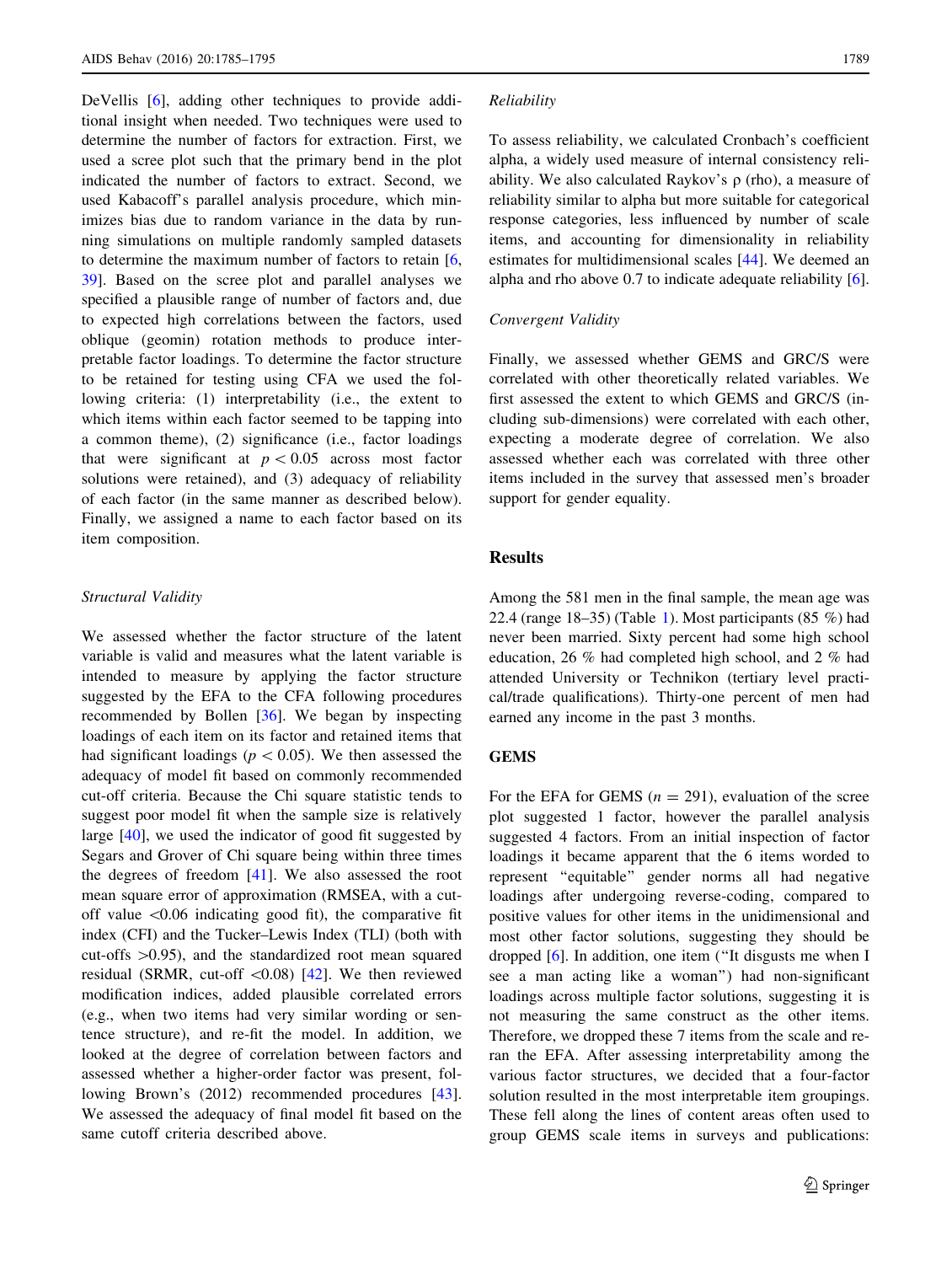<span id="page-5-0"></span>**Table 1** Weighted sample characteristics  $(n = 581)$ 

|                                        | Mean (range) or $%$ |
|----------------------------------------|---------------------|
| Age (mean)                             | $22.4(18-35)$       |
| Marital status                         |                     |
| Never married                          | 85.2%               |
| Divorced/separated/widowed             | 5.3%                |
| Married (legal or traditional)         | $9.5\%$             |
| Highest education level completed      |                     |
| No school/some primary                 | 3.1 \%              |
| Completed primary                      | $8.4\%$             |
| Some high school                       | 60.2 $%$            |
| Completed high school                  | 26.4%               |
| University/technikon                   | $2.0 \%$            |
| Earned any income in the past 3 months | 31.3 $%$            |

Sexual relationships, Violence, Reproductive health and disease prevention, and Domestic chores and daily life. However, we found reliability of the factors to be unacceptably low for all factors except Domestic chores and daily life, ranging from 0.43 to 0.54 for alpha and 0.41–0.55 for rho (0.78/0.66 for Domestic chores and daily life). Because of these low reliabilities we chose to test a unidimensional model in the CFA.

In the CFA for GEMS ( $n = 290$ ) we retained all but the 7 items noted previously when testing the unidimensional model. GEMS CFA results are presented in Table [2.](#page-6-0) Many factor loadings were low (0.2–0.4), especially for items related to violence and sexual relationships; 6 additional items failed to load significantly on the latent factor and were therefore dropped. All factor loadings for final items were significant at  $p < 0.05$ , with  $p = 0.000$  for all but three items. After reviewing modification indices for the uncorrelated model, we added nine plausible correlated errors. Model fit statistics for the uncorrelated and correlated (final) models are presented in Table [4.](#page-8-0) Overall, the final correlated 17-item model had adequate fit based on most cutoff criteria. Although as anticipated the Chi square value was highly significant, its value was within three times the degrees of freedom [\[41](#page-10-0)]. In addition, it would be preferable for CFI and TLI values to be above 0.95 rather than 0.90. SRMR values indicted good fit. Reliability of the final scale was good, at 0.79 for alpha and 0.71 for rho.

### GRC/S Scale

The EFA for the GRC/S scale  $(n = 289)$  suggested four factors, similar to those originally hypothesized. Evaluation of the scree plot was ambiguous because there was not a clear bend in the plot. However, the parallel analysis suggested four factors. From an initial inspection of factor

loadings, we identified one item (''Making money is part of my idea of being a successful man'') that was not performing well, likely because 91 % of men had ''agreed a lot'' with the statement, limiting variation. In addition, similar to GEMS, one item related to homosexuality consistently loaded poorly (''Affection with other men makes men tense''). Therefore, we dropped these 2 items from the scale and re-ran the EFA. After assessing interpretability among the various factor structures, we decided that a fourfactor solution had the most interpretable item groupings. The factors were labeled as: Success, power, competition; Subordination to women; Restrictive emotionality; and Sexual prowess. These groupings were similar to the groupings we had expected based on previous analyses of the two scales used to create this measure, with two exceptions: the ''physical inadequacy'' items—instead of forming a separate factor, loaded on Success, power, competition—and items related to sexual performance/ prowess, which we believed would tap into Success, power, competition, instead formed a separate factor in themselves. Reliabilities assessed at this stage were near or above 0.7 for each factor, therefore we proceeded to test these factors in the CFA.

In the CFA for the GRC/S scale  $(n = 290)$  we tested the four-factor model found in the EFA, retaining all but the 2 items noted previously. These CFA results are presented in Table [3](#page-7-0). Two items were dropped because they had nonsignificant factor loadings. All factor loadings for final items were significant at  $p \lt 0.05$ , with  $p = 0.000$  for all but two items. After reviewing modification indices for the uncorrelated model, we added 12 correlated errors. The correlated model had adequate fit based on most cut-off criteria (Table [4\)](#page-8-0), with the same findings in relation to cutoff criteria as described for GEMS above.

The four GRC/S scale factors were moderately to highly correlated (from 0.38 to 0.71), indicating that they are sufficiently distinct from each other but that these factors may be part of a higher-order, multi-dimensional construct [\[43](#page-10-0)]. Factor loadings of the four first-order factors on the second-order factor ranged from 0.56 to 0.87 (Table [3](#page-7-0)). Incorporating this higher-order latent variable met criteria for plausibility in that it is theoretically justifiable, the factors are correlated, and the higher-order factor model had adequate fit, as shown in Table [4](#page-8-0) [[36,](#page-10-0) [43,](#page-10-0) [45](#page-10-0)].

Reliability of the final multidimensional GRC/S scale was 0.83 for alpha and 0.83 for rho. For each factor, reliabilities were as follows (alpha/rho): 0.80/0.73 for Success, power, competition; 0.65/0.69 for Subordination to women; 0.65/0.72 for Restrictive emotionality; and 0.68/0.73 for Sexual prowess.

Finally, to assess convergent validity of the GEMS and GRC/S scales we examined their association with variables they should theoretically be related to. First, we found that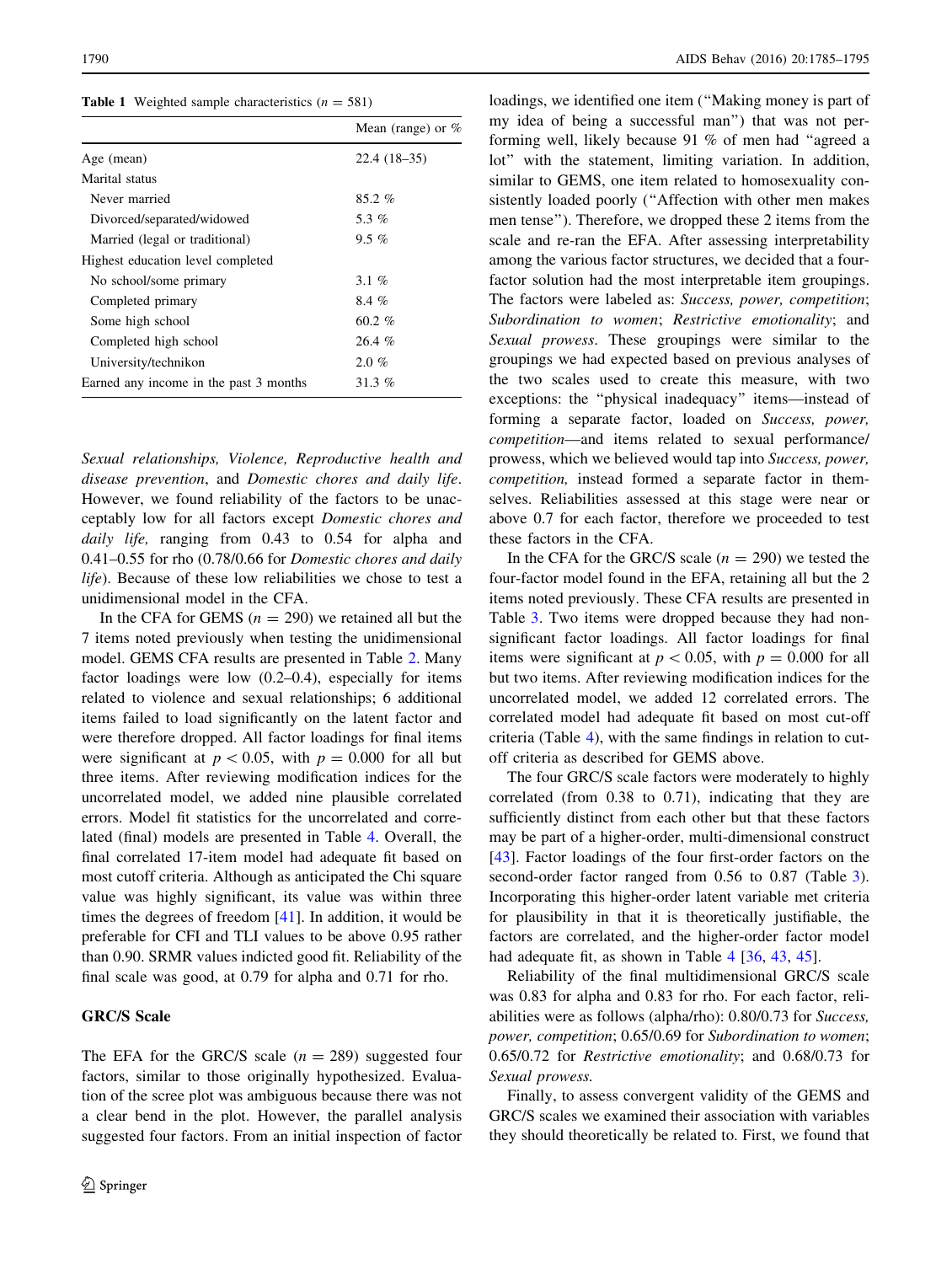#### <span id="page-6-0"></span>**Table 2** Confirmatory factor analysis results for the final GEM scale ( $n = 290$ )

| Item                                                                                                     | Factor loading |
|----------------------------------------------------------------------------------------------------------|----------------|
| A woman should tolerate violence to keep her family together                                             | 0.33           |
| If someone insults a man he should defend his reputation with force if he has to                         | 0.19           |
| A man using violence against his wife is a private matter that shouldn't be discussed outside the couple | 0.26           |
| It is the man who decides what type of sex to have                                                       | 0.39           |
| Men are always ready to have sex                                                                         | 0.27           |
| Men need sex more than women do                                                                          | 0.25           |
| You don't talk about sex, you just do it                                                                 | 0.27           |
| A woman who has sex before she marries does not deserve respect                                          | 0.25           |
| Women who carry condoms on them are easy                                                                 | 0.45           |
| It is a woman's responsibility to avoid getting pregnant                                                 | 0.32           |
| Only when a woman has a child is she a real woman                                                        | 0.56           |
| A real man produces a male child                                                                         | 0.57           |
| Changing diapers, giving a bath, and feeding kids are the mother's responsibility                        | 0.59           |
| A woman's role is taking care of her home and family                                                     | 0.69           |
| The husband should decide to buy the major household items                                               | 0.72           |
| A man should have the final word about decisions in his home                                             | 0.70           |
| A woman should obey her husband in all things                                                            | 0.54           |
| Dropped items <sup>a</sup>                                                                               |                |
| There are times when a woman deserves to be beaten                                                       |                |
| It is alright for a man to beat his wife if she is unfaithful                                            |                |
| A man can hit his wife if she won't have sex with him                                                    |                |
| A man needs other women even if things with his wife/partner are fine                                    |                |
| It disgusts me when I see a man acting like a woman                                                      |                |
| A woman should not initiate sex                                                                          |                |
| A man should be outraged if his wife/partner asks him to use a condom                                    |                |

<sup>a</sup> Dropped items shown here represent inequitable norms only (6 items representing equitable norms were also dropped)

All analyses incorporated sampling weights and accounted for the cluster sampling design

All factor loadings were significant at  $p < 0.05$ ;  $p = 0.000$  for all but three items

GEMS and the GRC/S scale are themselves moderately correlated at 0.48 ( $p < 0.0001$ ). GEMS is also correlated with each GRC/S scale sub-dimension  $(r = 0.15-0.43;$  all  $p\lt0.001$ ). GEMS and the GRC/S scale are also correlated with three items included in our survey that assessed broader beliefs about gender equality, at  $r = 0.14{\text -}0.40$  (all  $p<0.001$ : "Rights for women mean that men lose out;" ''Gender equality, meaning that men and women are equal, has come far enough already;" and "It is a good thing that women have more rights than ever before'' (reversecoded).

### **Discussion**

We sought to evaluate the validity and reliability of measures of gender norms and gender role conflict/stress in the rural South African context, where cultural adherence to gender norms and the experience of strain associated with these norms play a role in the HIV and violence epidemics.

Though GEMS is commonly used in program evaluation, it has rarely been subject to a rigorous factor analysis. This is the first critical look at the scale's performance in South Africa and, to our knowledge, is its first application in rural Mpumalanga province and among the Shangaan ethnic group that predominates in that province and adjacent Mozambique. We developed the GRC/S scale to tap into gender role conflict and stress in the South African context, by combining two scales validated in Western contexts. This is the first attempt to explore the psychometric properties of a scale to measure this construct in Africa, filling a gap in gender-based research in African populations, specifically in sub-Saharan Africa, with a widespread, generalized HIV epidemic [\[46](#page-10-0)].

### GEMS Factor Analysis Findings

The unidimensional GEMS had adequate fit, although only three of five fit indicators met cut-off criteria. The scale also demonstrated good reliability. The two published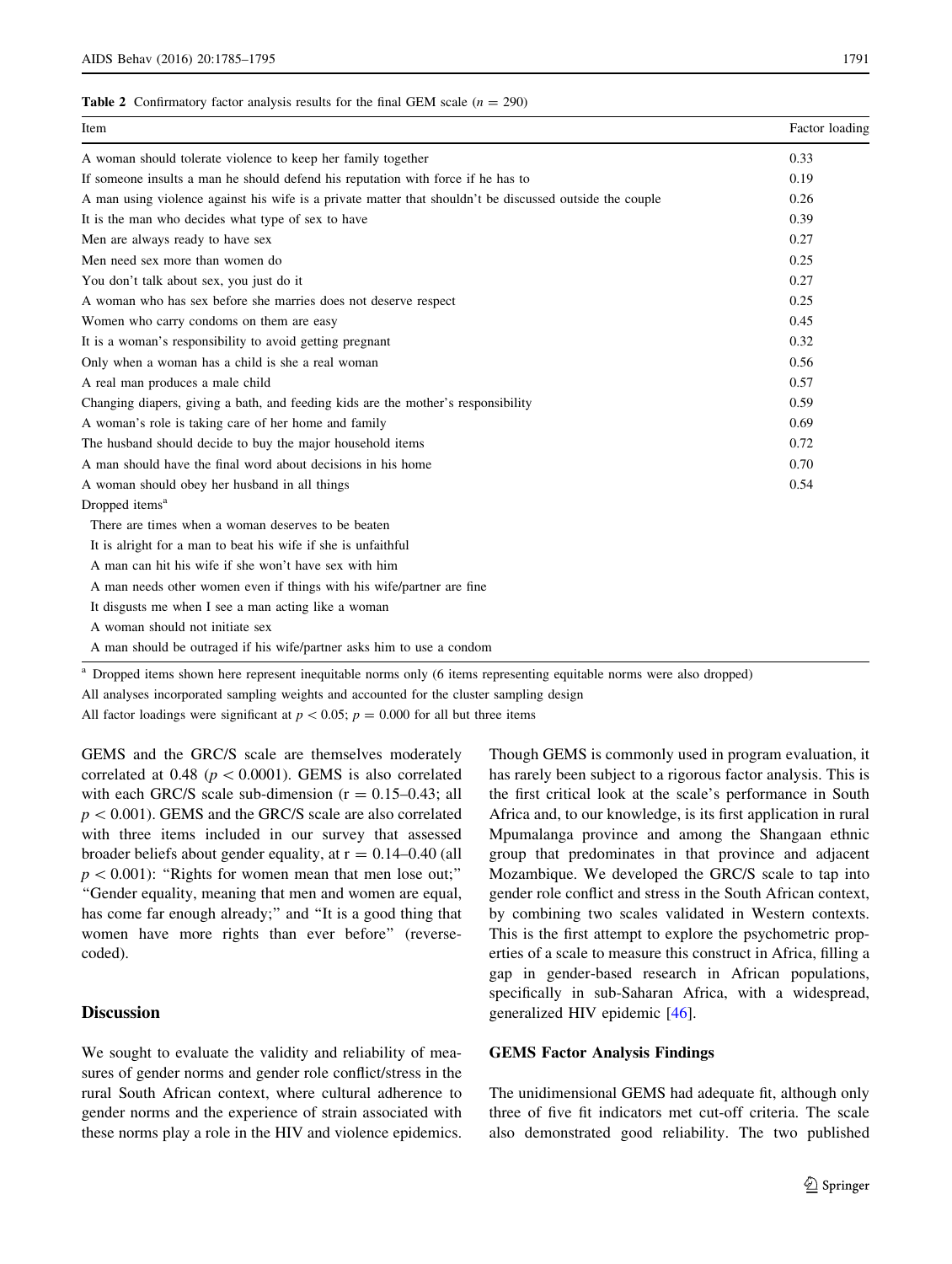#### <span id="page-7-0"></span>**Table 3** Confirmatory factor analysis results for the final GRC/S scale ( $n = 290$ )

| Factor and item                                                                                              | Factor loading <sup>®</sup> |  |  |  |  |
|--------------------------------------------------------------------------------------------------------------|-----------------------------|--|--|--|--|
| Success, power, competition                                                                                  | 0.73                        |  |  |  |  |
| I worry about failing and how it affects my doing well as a man.                                             |                             |  |  |  |  |
| I am often concerned about how others evaluate my ability to provide for my family                           | 0.27                        |  |  |  |  |
| I strive to be more successful than others                                                                   | 0.55                        |  |  |  |  |
| I sometimes define my personal value by my ability to make money or find work                                | 0.54                        |  |  |  |  |
| Feeling that I am in good physical condition is important to me as man                                       | 0.57                        |  |  |  |  |
| Being physically stronger than other men is important to me                                                  | 0.68                        |  |  |  |  |
| I always strive to win in sports competitions                                                                | 0.72                        |  |  |  |  |
| Having a girlfriend or wife is part of my idea of being a successful man                                     | 0.47                        |  |  |  |  |
| Subordination to women                                                                                       | 0.87                        |  |  |  |  |
| Making more money than a woman is a measure of my value and personal worth                                   | 0.38                        |  |  |  |  |
| Being outperformed at work by a woman would make me uncomfortable                                            | 0.57                        |  |  |  |  |
| I would be concerned if my friends knew I live with a woman and did any housework                            | 0.50                        |  |  |  |  |
| I do not like to let a woman take control of the situation                                                   | 0.43                        |  |  |  |  |
| I would be concerned if my friends knew I stayed at home to take care of children while my wife goes to work | 0.51                        |  |  |  |  |
| Having a female boss would be difficult for me                                                               | 0.53                        |  |  |  |  |
| Restrictive emotionality                                                                                     | 0.61                        |  |  |  |  |
| I have difficulty telling others I care about them                                                           | 0.63                        |  |  |  |  |
| Talking about my feelings during or after sex is difficult for me                                            | 0.58                        |  |  |  |  |
| I often have trouble finding words to describe how I am feeling                                              | 0.62                        |  |  |  |  |
| I do not like to show my emotions to other people                                                            | 0.67                        |  |  |  |  |
| Having someone see me cry would be difficult for me                                                          | 0.52                        |  |  |  |  |
| Sexual prowess                                                                                               | 0.56                        |  |  |  |  |
| Being able to perform sexually is important to me as a man                                                   | 0.78                        |  |  |  |  |
| I feel that I always need to be ready for sex with my partner, even if I am tired                            | 0.44                        |  |  |  |  |
| I worry about being unable to become sexually aroused when I want                                            | 0.60                        |  |  |  |  |
| It is important to me to know I can drink as much or more than others                                        | 0.44                        |  |  |  |  |
| Having sex is part of being a successful man                                                                 | 0.49                        |  |  |  |  |
| Dropped items                                                                                                |                             |  |  |  |  |
| Making money is part of my idea of being a successful man.                                                   |                             |  |  |  |  |
| I often feel like I need to be in charge of those around me                                                  |                             |  |  |  |  |
| I like to feel superior to other people                                                                      |                             |  |  |  |  |
| Affection with other men makes me tense                                                                      |                             |  |  |  |  |
|                                                                                                              |                             |  |  |  |  |

All analyses incorporated sampling weights and accounted for the cluster sampling design

All factor loadings were significant at  $p < 0.05$ ;  $p = 0.000$  for all but two items

<sup>a</sup> Loadings for the factors (in bold) are loadings of those factors on the higher-order construct

factor analyses of GEMS, of which we included many of the same or similar items, also suggested a unidimensional scale for items related to inequitable gender norms, although dimensionality was not explored in detail [[9,](#page-9-0) [15](#page-10-0)]. GEMS items cover a wide range of domains, from violence to sex to appropriate household roles; therefore it was not surprising to us that the EFA suggested multiple factors. However, the four groupings can also be conceptualized as content areas in which gender norms manifest rather than having clear theoretical distinctions, which may explain why factor reliabilities were unacceptably low.

GEMS factor loadings were relatively low for items related to violence, and many of these items were eventually dropped. It is possible that condoning violence against women may not stem from the same psychological orientation as endorsing gendered roles in sexual relationships, household decision-making, or division of labor. It could also be that items endorsing violence against women elicited more socially desirable responses than other GEMS items, perhaps due to predominantly female interview staff as well as recent national discourse, policy and media coverage about this issue in South Africa, including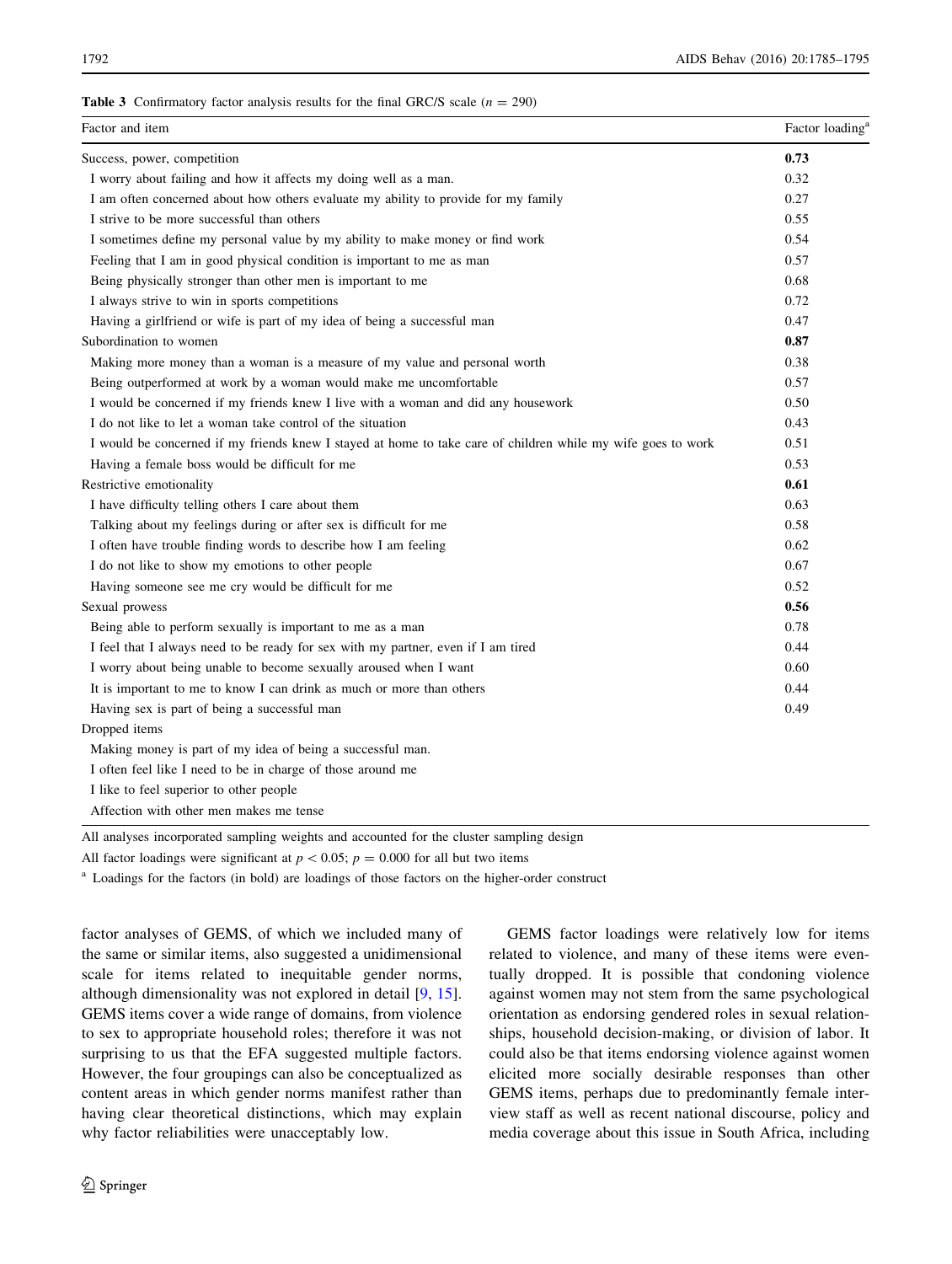<span id="page-8-0"></span>

|                                                              | $\chi^2$ | df  | $\boldsymbol{p}$ | $\chi^2 \Delta^a$        | RMSEA  | RMSEA 90 $%$<br>CI | <b>CFI</b> | TLI   | <b>SRMR</b> |
|--------------------------------------------------------------|----------|-----|------------------|--------------------------|--------|--------------------|------------|-------|-------------|
| Value indicating good model fit                              |          |     | >0.05            |                          | < 0.05 |                    | >0.95      | >0.95 | ${<}0.08$   |
| GEMS base model (17 items)                                   | 226.04   | 119 | 0.0000           | $\overline{\phantom{a}}$ | 0.056  | [0.044, 0.067]     | 0.81       | 0.79  | 0.065       |
| GEMS final correlated model (17 items)                       | 154.94   | 110 | 0.0032           | $-71.1*$                 | 0.038  | [0.022, 0.051]     | 0.92       | 0.90  | 0.053       |
| GRC/S scale base model (4 factors, 24 items)                 | 492.55   | 246 | 0.0000           | $\overline{\phantom{a}}$ | 0.059  | [0.051, 0.066]     | 0.76       | 0.73  | 0.081       |
| GRC/S scale final correlated model (4 factors, 24)<br>items) | 330.21   | 234 | 0.0000           | $-162.3*$                | 0.038  | [0.028, 0.047]     | 0.91       | 0.89  | 0.070       |
| GRC/S scale correlated model with higher-order<br>factor     | 337.66   | 236 | 0.0000           | $+7.5$                   | 0.039  | [0.029, 0.047]     | 0.90       | 0.88  | 0.070       |

CFI comparative fit index, CI confidence interval, RMSEA root mean square error of approximation, TLI Tucker–Lewis index, SRMR standardized root mean squared residual

 $*_{p}$  < 0.01

<sup>a</sup>  $\chi^2\Delta$  is the Chi square difference statistic for comparing the current model to the previous model in the table

support for gender equality under the Constitution [\[47](#page-10-0)]. Although most of the violence-related items we dropped appear to have performed adequately in other studies, we believe that there is a need for further theoretical work to explore the relationships of the content areas to the larger construct of gender norms and exploring new scale items related to violence. Improved measurement of beliefs about violence against women in the South African context is particularly salient given the severity and extent of genderbased violence there [\[48](#page-10-0), [49\]](#page-10-0).

Factor loadings for items related to sexual relationships also tended to be low (0.2–0.5), which could suggest a need to revise and update these items, at least for the South African context. In particular, given the centrality of GEMS to research on HIV/sexually transmitted infections (STI) transmission, there may be a need for more items related to men adhering to norms regarding multiple and concurrent partnerships, as well as items related to sex work and women's ability to refuse sex.

### GRC/S Scale Factor Analysis Findings

In the factor analysis for the GRC/S scale, we found that a multidimensional four-factor model had good structural validity and adequate model fit, although like GEMS only three of five fit indicators met cut-off criteria. The multidimensional scale had good reliability with an alpha and rho of 0.83. Three of the four sub-dimensions also had adequate reliability (i.e.,  $\geq$ 0.70) based on Raykov's rho, which as mentioned is less sensitive than alpha to the relatively low number of items [\[44](#page-10-0)]. To improve model fit, some adjustments to scale items should be made for future use. A few of the Success, power, competition items had limited variability and should be revised to elicit a broader range of responses. For example, revising the dropped item

''Making money is part of my idea of being a successful man'' to read ''A man is only successful if he makes money'' could elicit more varied responses and help separate men experiencing extreme conflict/stress from those with less. Fine-tuning the scale, for example by revising items, developing new items and conducting cognitive interviewing, should further improve validity and reliability.

It is interesting to note that Sexual prowess emerged as a separate factor among this sample of South African men, a departure from U.S. scales for which sexual performance is integrated into overall conceptualizations of success. Perhaps in response to limited work opportunities, South African men have defined sexual prowess as a separate realm in which to seek achievement as men. Luyt similarly found that ''sexuality'' emerged as a separate factor when assessing the factor structure of the MANI II scale measuring masculine ideology in South Africa [[35\]](#page-10-0). Unfortunately, there were no items in our scale related to stress around having and showing off multiple sexual partners as an indicator of sexual prowess; we recommend that future versions of this scale explore such items.

Because due to time restrictions we did not engage in formative research or cognitive interviewing before survey implementation, the new GRC/S scale may not cover the full range of men's experiences related to gender role strain. We believe that additional work to describe the construct in the African context is critical. This should include qualitative research and an exploration of the various dimensions in related U.S. research that were not explored in our data. Two original Gender Role Conflict Scale dimensions were not explored. Specifically, the dimension Conflicts between work and family relations may manifest differently in South Africa, where high unemployment and low marriage/cohabiting rates are more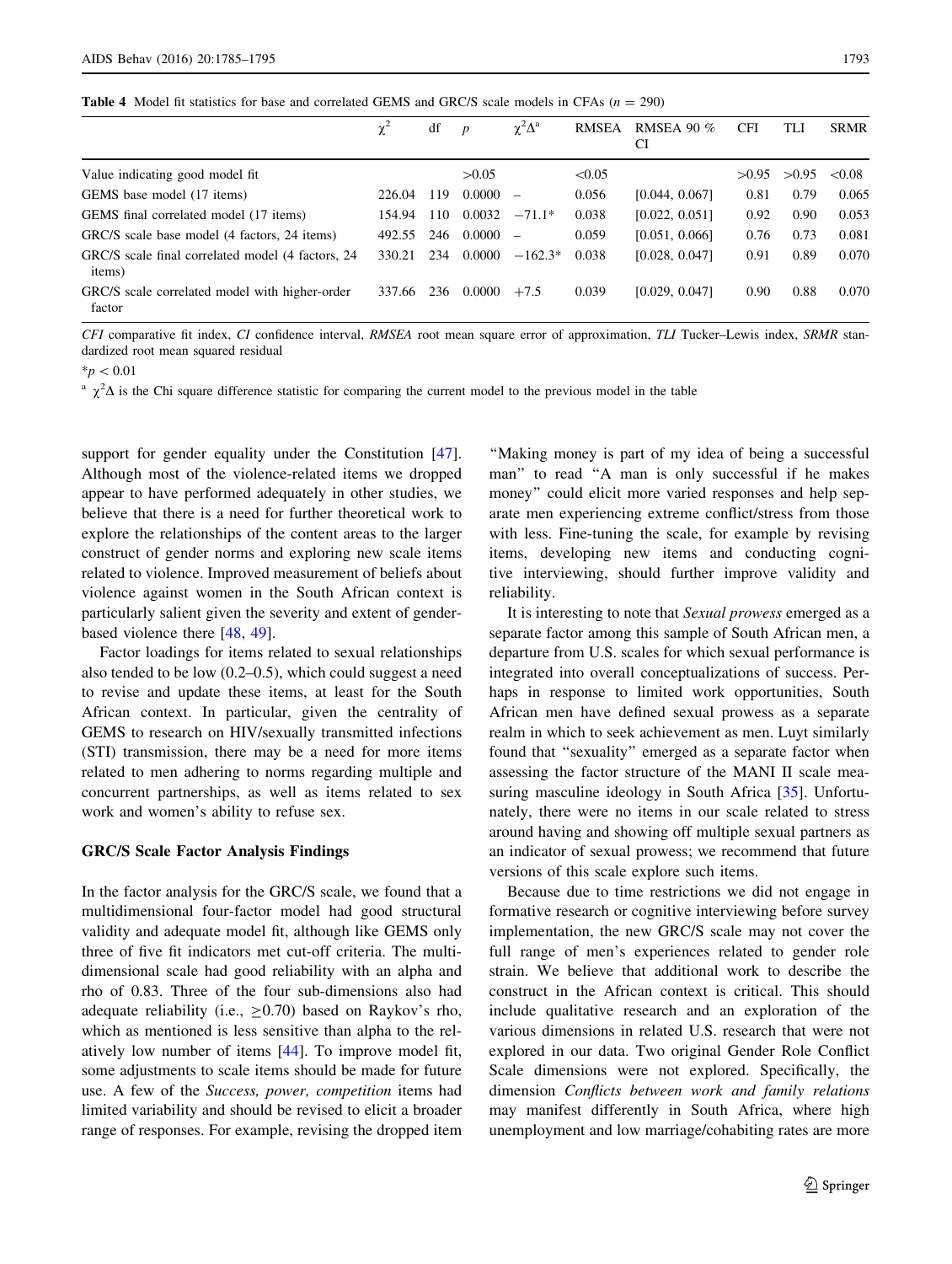<span id="page-9-0"></span>common than the United States. However, this tension between work and family still merits exploration in Mpumalanga, particularly among men who migrate to find work in cities or the mines. In addition, although as mentioned, recent research suggests that measures relating to attitudes towards homosexuality tend to load on a separate latent factor from other aspects of masculinity [[15,](#page-10-0) [35](#page-10-0)], a subdimension like Restrictive affectionate behavior between men may warrant further exploration as it may be an important source of strain that in turn could affect risk behaviors. Additional research is also needed to evaluate how well the GRC/S scale performs in other settings, including confirmation of the factor structure and scale reliability.

These findings should be interpreted with several study limitations in mind. First, as mentioned previously, we did not conduct formative research to develop the GRC/S scale as is ideal when creating a scale or adapting it to a new context. Second, social desirability bias could be present; men could have responded to scale items in ways they thought were most socially acceptable rather than representing their true opinions  $[50]$  $[50]$ . It would be advantageous for future surveys that include the GEMS and/or GRC/S scales to include a measure of social desirability. Future measurement efforts should also explore whether and how interviewer gender may bias participant responses. Third, we did not assess test–retest reliability to establish consistency of scale responses and scores over time; this should be a priority for future research. Fourth, our sample only included non-migrating men in a rural location with high out-migration for work (about 30 % of men in the study area move for work in any given year [\[32](#page-10-0)]). Further, most men were on the younger end of the 18–35 age range, which limits the generalizability of our findings to other age groups.

### **Conclusions**

Having valid and reliable measures of theoretical constructs related to gender roles is essential to research on men's sexual and violence behaviors and evaluation of programs seeking to modify behaviors that place men and their partners at risk. Our findings add to growing literature on the measurement of gender norms. We found that GEMS is a good measure of inequitable gender norms, but that new or revised scale items may need to be explored in the South African context. Complementing the GEM scale's more cognitive appraisal of gender roles, the GRC/S scale is a promising multidimensional scale that captures men's experience of and emotional response to expected roles for them as men. The GEMS and GRC/S scale were moderately but not highly correlated with each other, indicating that they

are measuring related but distinct constructs and can be used together. We believe that future research using both of these scales will further illuminate men's risk behaviors and the effectiveness of gender transformative interventions gaining favor in communities worldwide.

Acknowledgments We would like to thank the study participants for sharing their time and perspectives with us. We would also like to thank the staff of the MRC/Wits Rural Public Health and Health Transitions Research Unit (Agincourt) for their support of the parent study, including data collection. Tamu Daniel, Sheree Schwartz and Rushina Cholera also assisted with data collection. Dr. Cathy Zimmer at the UNC ODUM Institute for Research in Social Science provided valuable advice on the data analysis. This study was supported by a Ruth L. Kirschstein National Research Service Institutional STD/HIV Pre-Doctoral Training Award (National Institutes of Health DHHS/ NIH/NIAID: 5 T32 AI 07001-35) through the University of North Carolina at Chapel Hill Institute for Global Health and Infectious Diseases. The National Institute of Mental Health provided funding for the parent study for this research (1RO1MH087118, A. Pettifor, PI; 1R21MH090887-01, S. Lippman, PI).

### References

- 1. Barker G, Contreras JM, Heilman B, Singh AK, Verma RK, Nascimento M. Evolving men: initial results from the international men and gender equality survey (IMAGES). Washington, DC: International Center for Research on Women (ICRW) and Instituto Promundo; 2011.
- 2. World Health Organization. Engaging men and boys in changing gender-based inequity in health: evidence from programme interventions. Geneva: World Health Organization; 2007. ISBN 9241595493.
- 3. Rivers K, Aggleton P. Men and the HIV epidemic. New York: United Nations Development Programme; 1999.
- 4. Gómez-Olivé FX, Angotti N, Houle B, Klipstein-Grobusch K, Kabudula C, Menken J, et al. Prevalence of HIV among those 15 and older in rural South Africa. AIDS Care. 2013;25(9):1122–8.
- 5. Shisana O, Rehle T, Simbayi L, Zuma K, Jooste S, Zungu N, et al. South African national HIV prevalence, incidence and behaviour survey, 2012. Cape Town: HSRC Press; 2014.
- 6. DeVellis RF. Scale development: theory and applications. Newbury Park: Sage Publications, Inc.; 2011.
- 7. O'Neil JM. Men's gender role conflict: psychological costs, consequences, and an agenda for change. Washington, DC: American Psychological Association; 2015.
- 8. Smiler AP, Epstein M. Measuring gender: options and issues. Handbook of gender research in psychology. New York: Springer; 2010. p. 133–57.
- 9. Pulerwitz J, Barker G. Measuring attitudes toward gender norms among young men in Brazil. Men Masc. 2008;10(3):322.
- 10. Pulerwitz J, Horizons Program, Instituto Promundo. Promoting more gender-equitable norms and behaviors among young men as an HIV/AIDS prevention strategy. Washington, DC: Population Council; 2006.
- 11. O'Neil JM. Summarizing 25 years of research on men's gender role conflict using the gender role conflict scale. Couns Psychol. 2008;36(3):358–445.
- 12. Jakupcak M, Lisak D, Roemer L. The role of masculine ideology and masculine gender role stress in men's perpetration of relationship violence. Psychol Men Masc. 2002;3(2):97.
- 13. Gallagher KE, Parrott DJ. What accounts for men's hostile attitudes toward women? The influence of hegemonic male role